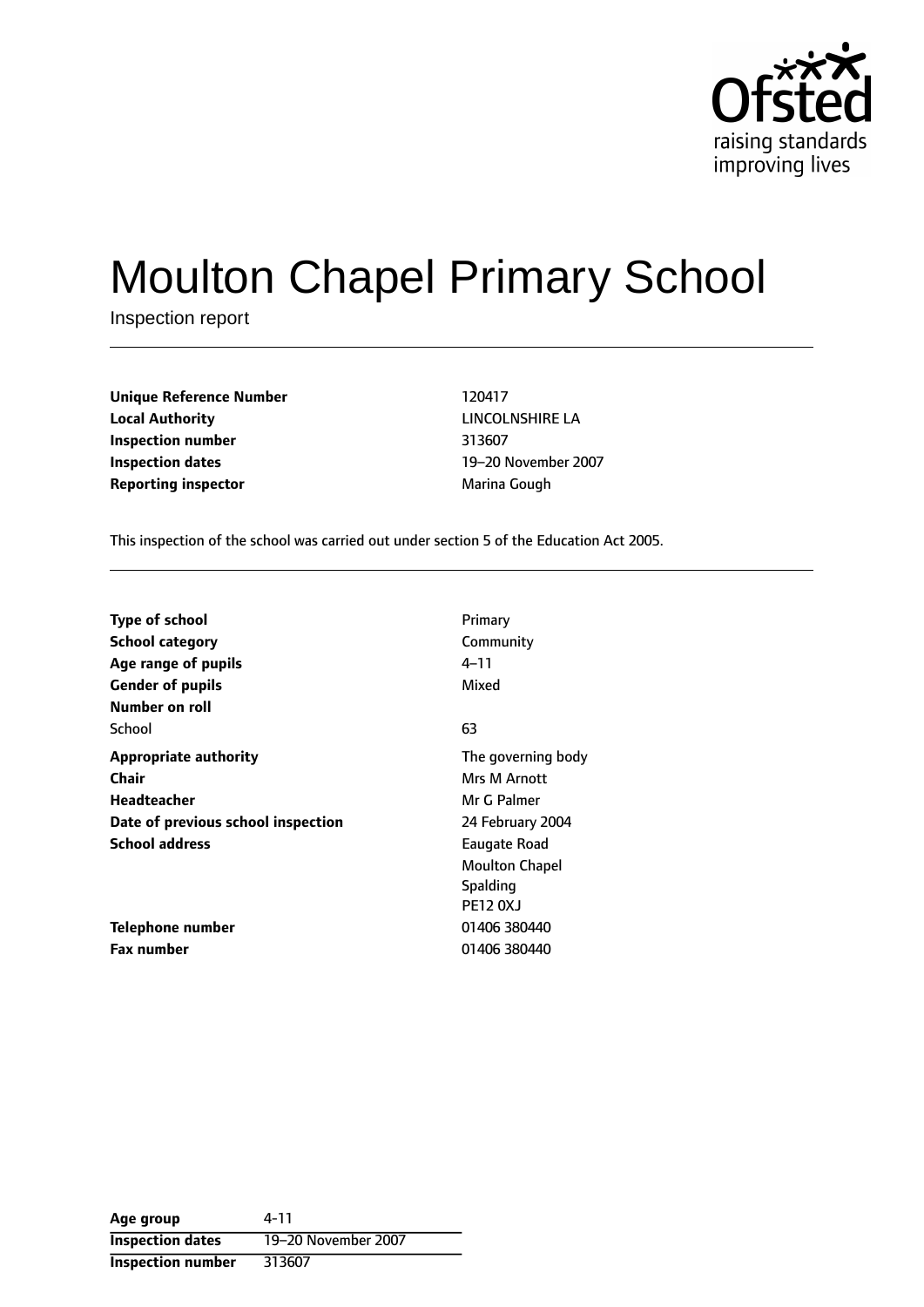.

© Crown copyright 2007

#### Website: www.ofsted.gov.uk

This document may be reproduced in whole or in part for non-commercial educational purposes, provided that the information quoted is reproduced without adaptation and the source and date of publication are stated.

Further copies of this report are obtainable from the school. Under the Education Act 2005, the school must provide a copy of this report free of charge to certain categories of people. A charge not exceeding the full cost of reproduction may be made for any other copies supplied.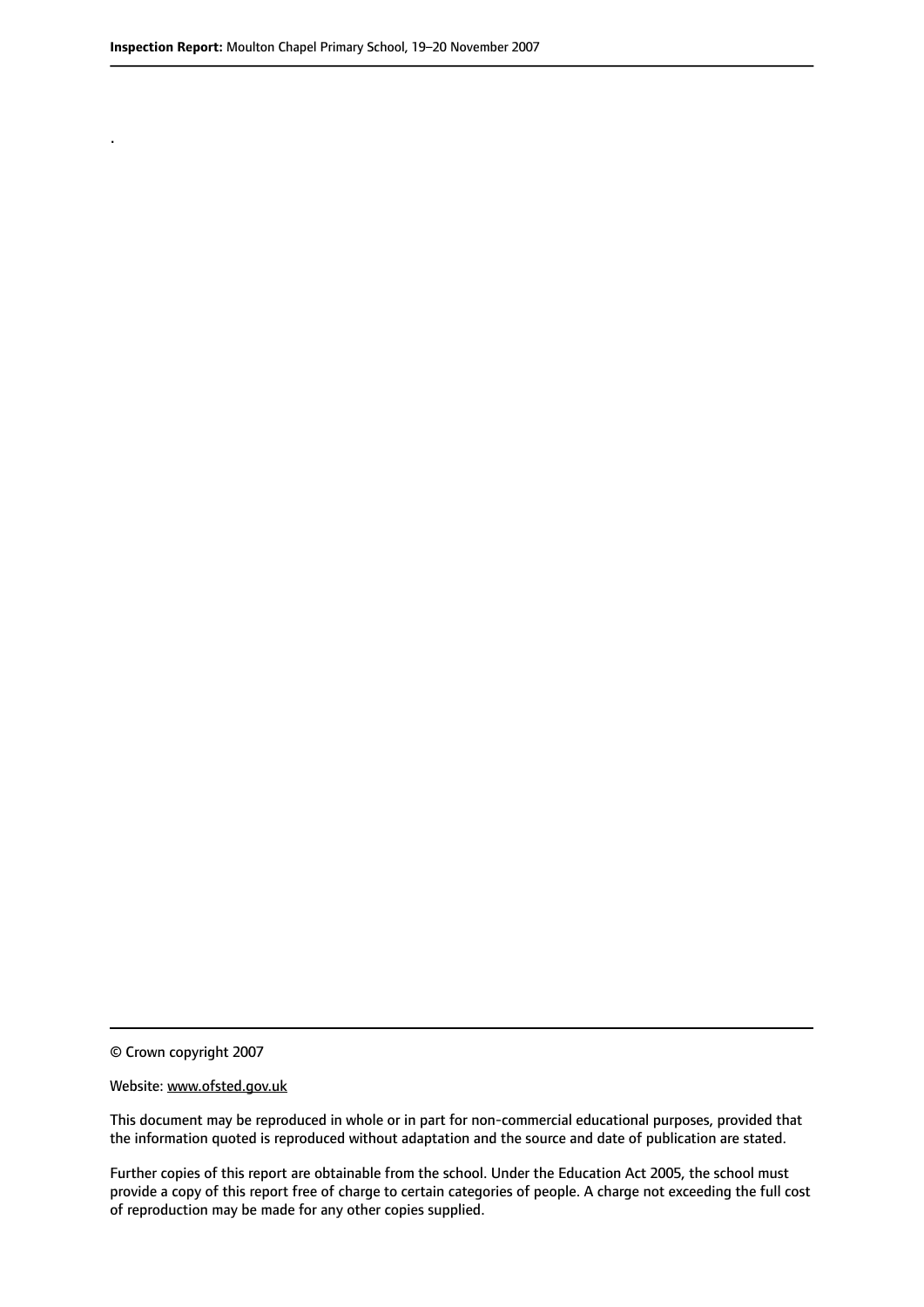# **Introduction**

The inspection was carried out by one Additional Inspector.

## **Description of the school**

The school is set on the outskirts of the village of Moulton Chapel and serves a wide rural area. Pupils come from a variety of backgrounds, and their attainment when they start school is typical of children nationally. The percentage of pupils who have learning difficulties is similar to the national average. The school is popular and levels of inward mobility tend to be high. The school is part of a local learning network, and has been awarded the Activemark.

## **Key for inspection grades**

| Outstanding  |
|--------------|
| Good         |
| Satisfactory |
| Inadequate   |
|              |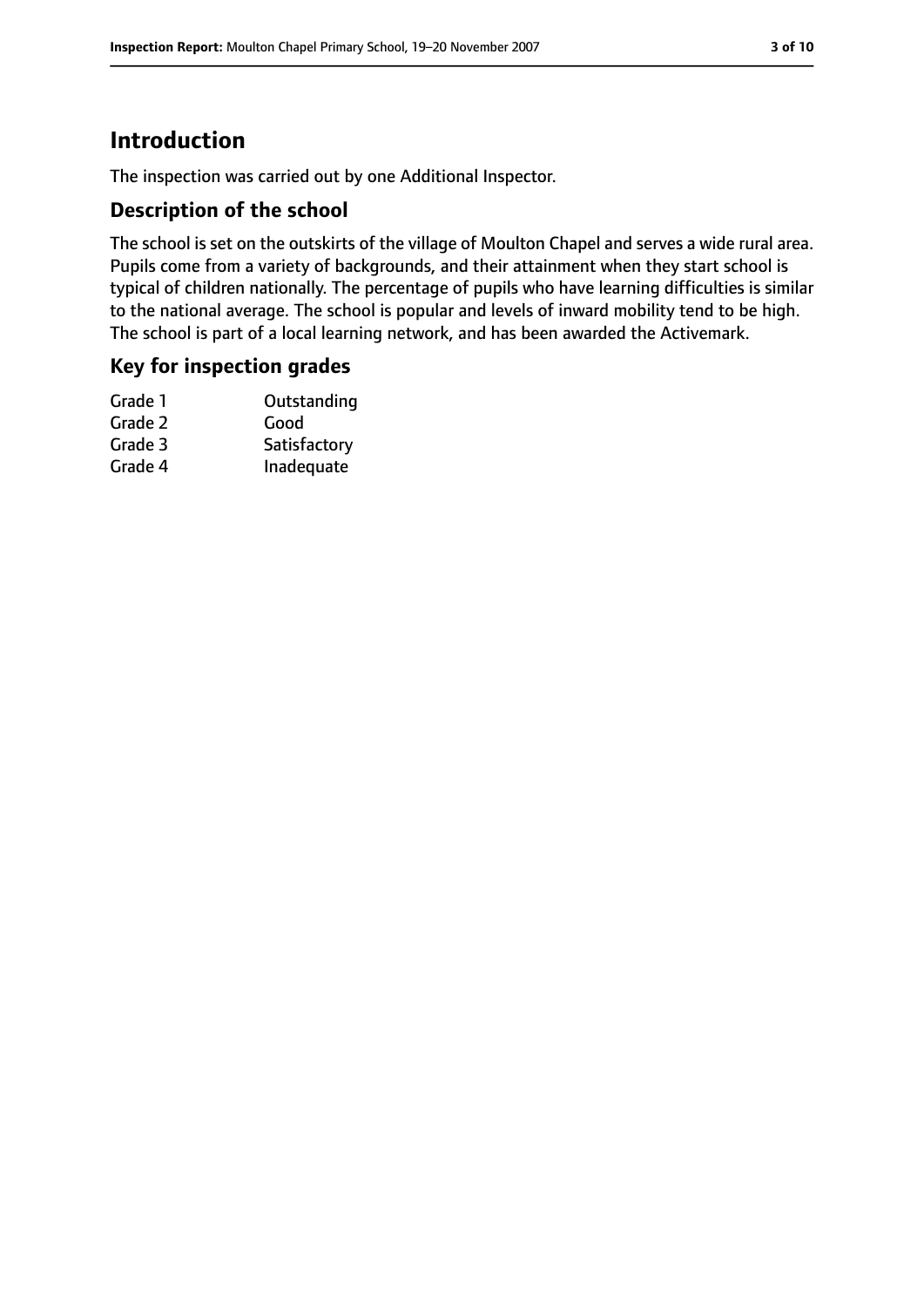# **Overall effectiveness of the school**

#### **Grade: 2**

This is a good school that knows itself very well. It is an important focal point of the local community and its links with parents and members of the community are excellent. Good progress has been made since the last inspection, and recent staffing changes have been very well managed so that they have not adversely affected the quality of education provided.

Pupils of all ages and abilities achieve well and make good progress. Pupils who find learning difficult do particularly well because of the high level of additional support they receive. The attainment of pupils as measured by the national tests varies from year to year because of the small numbers of pupils in each year group. The attainment of the current Year 6 group is above average in English and science. Although standards in most aspects of mathematics are above average, there are some weaknesses in pupils' ability to use mathematics in real life contexts.

Pupils' personal development and well-being are good. They are very well behaved and considerate towards others. They understand the need to maintain healthy lifestyles, although this is not always reflected in their choice of morning break snacks. Pupils have lots of exercise, which they thoroughly enjoy, and have a clear idea of how to keep safe. Very good opportunities for them to make decisions and to work in teams help to ensure they are prepared for the next stages of their education and for working life.

Teaching is good. Lessons are well prepared and the teaching makes very good use of questions to probe pupils' understanding and check their learning. Very good use is made of the interactive whiteboards to enhance learning, but pupils do not make enough use of computers as a tool to support their individual learning. The school provides a wide and varied curriculum, which is enhanced by an excellent range of additional activities. These are very popular with parents and pupils. This is a very caring school where each individual pupil is well known to staff. Very good measures have been put in place to safeguard pupils, and pupils know they can approach any adult with problems or concerns.

Leadership and management are good. The school is well led by an enthusiastic and dedicated headteacher who is a very effective classroom practitioner. He sets a clear lead for other staff and, because he receives excellent support from the governing body, he successfully combines histeaching commitment and management responsibilities. One of the headteacher's particular strengths is his approachability and, consequently, he receives excellent support from parents who have nothing but praise for the school and the education it provides. The governing body is excellent. Governors have a wide range of expertise, which they use wisely to take the school forward. They monitor the school's life and work very closely so that they are able to make well informed financial decisions that are closely linked to improving standards and provision. The school has a good capacity to improve further and gives good value for money.

## **Effectiveness of the Foundation Stage**

#### **Grade: 2**

Children in the Reception year make good progress across all areas of learning and achieve well. Children have a good balance of activities that are adult-led and that they choose and organise themselves. Very good use of teaching assistants enables the Reception children to participate in activities that are appropriate for their age and level of development. They benefit from working with the Year 1 and Year 2 pupils, who set a high standard of behaviour and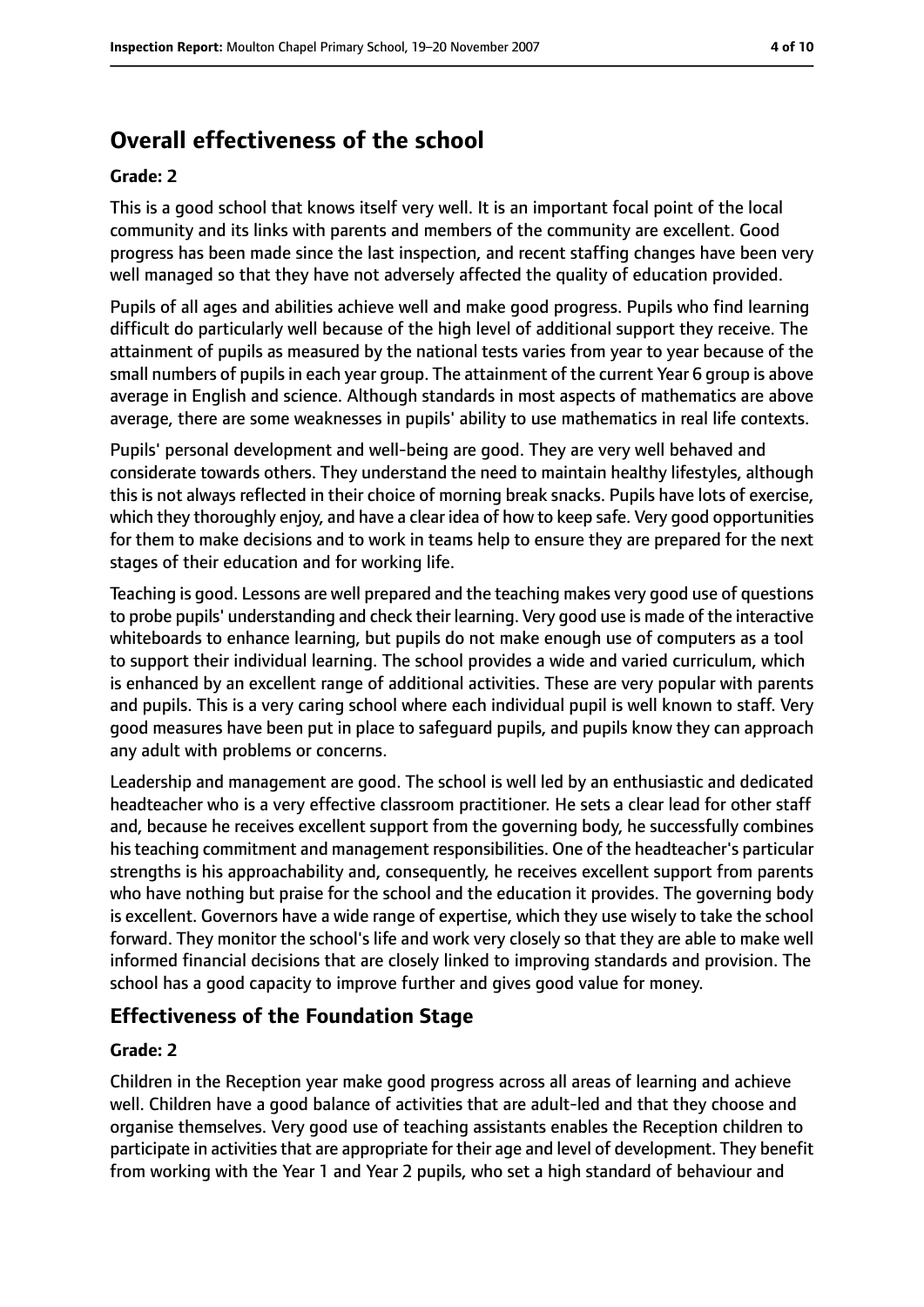model social interaction very well. The outdoor area has been developed since the last inspection and this has successfully enhanced the learning environment for Reception year children.

## **What the school should do to improve further**

- Raise standards in mathematics by providing more opportunities for pupils to use mathematics in real life contexts.
- Ensure that all pupils have more opportunities to use computers and other information and communication technology (ICT) as tools for learning.

# **Achievement and standards**

#### **Grade: 2**

Standards are above average for pupils currently in Years 2 and 6. However, because year groups are often very small, published results at the end of Key Stage 2 often show a very varied picture of attainment. In recent months the school has successfully focused on improving pupils' writing. Pupils now write pieces of an appropriate length that are well structured and thoughtful. The presentation of written work in Key Stage 2 is sometimes constrained by the small exercise books that are currently in use. Standards in science are above average, and there is a strong emphasis on developing pupils' investigative skills. In mathematics, pupils have good mental skills, but are weaker in both key stages in their understanding of weights and measures and in their ability to apply their learning to real life contexts. Throughout the school, pupils who find reading, writing and number work difficult are supported effectively so that they too make good progress.

# **Personal development and well-being**

## **Grade: 2**

Pupils love coming to school and thoroughly enjoy their learning and the many additional activities that are provided. They are sociable, very well behaved, polite and considerate. The school functions very well as a community where achievements are celebrated and disappointments and problems are shared. Pupils have a very clear understanding of the need to maintain a healthy lifestyle and take an active part in many physical activities. However, although they know about healthy eating, this is not always reflected in their choice of mid-morning snacks. The school does a great deal to ensure pupils' safety, and pupils benefit from the input of outside experts who come in to talk to them about issues such as drug misuse and 'stranger danger'. In most respects, pupils are prepared well for the next stage of their education, but they do not have enough experience of using computers as a tool for learning. The school makes good provision for the pupils' spiritual, moral, social and cultural development, and is particularly effective in helping pupils to see how they can support their own local community and chosen charities. Levels of attendance are close to the national average.

# **Quality of provision**

# **Teaching and learning**

## **Grade: 2**

Teaching is well planned and prepared and activities are closely matched to the needs of individual pupils. Pupils who join the school at different times make good progress. Their needs are assessed accurately and the work they have to do extends them immediately. In Key Stages 1 and 2, teachers are very skilled in the way in which they ask questions, probing pupils'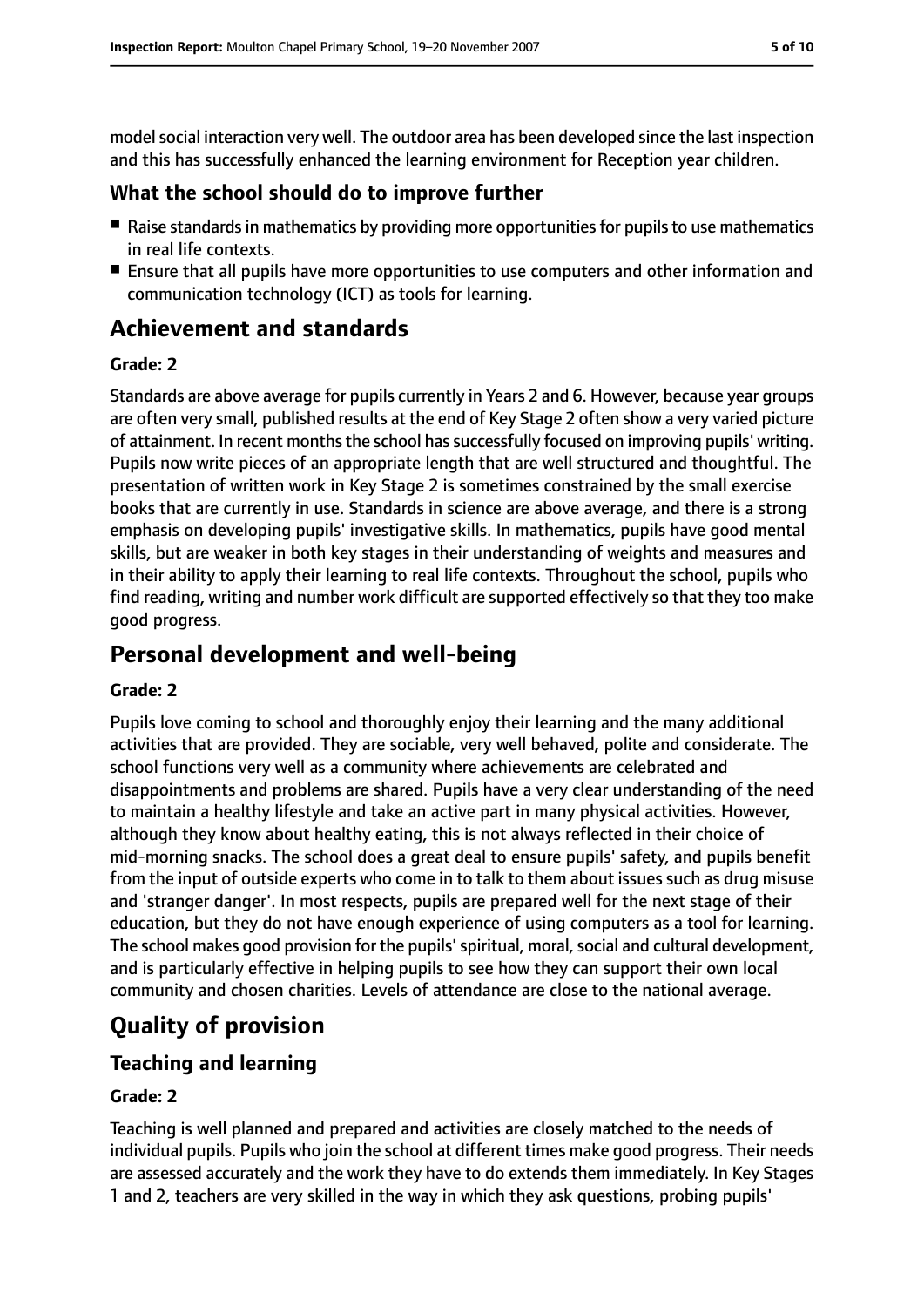understanding and extending them in their thinking. Interactive whiteboards are used imaginatively to bring learning to life. Good use is made of assessment information when planning work for the pupils, and for tracking and monitoring their progress from year to year. Marking is done regularly, but does not always show pupils clearly what they need to do to improve their work further.

#### **Curriculum and other activities**

#### **Grade: 2**

Pupils enjoy a varied curriculum that meets statutory requirements. The school provides an excellent range of additional learning opportunities for pupils of all ages, including visits and residential trips. Weekly swimming sessions for all year groups reflect the thoughtful way the school deploys its resources to ensure pupils' safety. Although the school is small it frequently enters teams in inter-school sports events. It is able to do this because of the excellent support it receives from parents, who coach pupils and provide transport. The new music project is proving to be very popular, and currently all pupils in Years 3 and 4 have the opportunity to learn how to play a woodwind instrument. Pupils' opportunities to use ICT to help them learn in lessons are limited.

#### **Care, guidance and support**

#### **Grade: 2**

The school effectively ensures the well-being, health and safety of all pupils. Child protection procedures are firmly in place and are well known to staff and governors. Pupils feel confident that they can share problems they have with any adult in school and know that their concerns will be addressed. Links with parents are a strength. The school also has outstanding links with outside agencies and benefits from the expertise and advice they provide to help pupils and the school perform better. There are good levels of academic support for pupils, including the use of individual targets for pupils to reach. However, these have only recently been introduced and so are not yet having their maximum impact on learning.

# **Leadership and management**

#### **Grade: 2**

The headteacher knows the pupils and their families extremely well. He is highly regarded by parents, and manages the school in a purposeful but gentle way. He leads very much from the front, setting high standards through his own classroom practice and ensuring that school improvement is tightly focused on raising standards. Although this is a small rural school, there is no compromise in terms of the provision or expectations. The school has done much to improve since the last inspection and its ethos is such that it is always looking for the next challenge. This year because of changes of staff, little of the coordination of subjects can be delegated by the headteacher, which is an additional responsibility for him. The governing body provides exceptional support for the school. Governors play an excellent role in monitoring the school's life and work, and in sharing the burden of school management with the headteacher. Governors bring a wealth of experience which they utilise very effectively. Finances are managed very well and expenditure is closely linked to improving provision so that high standards can be achieved.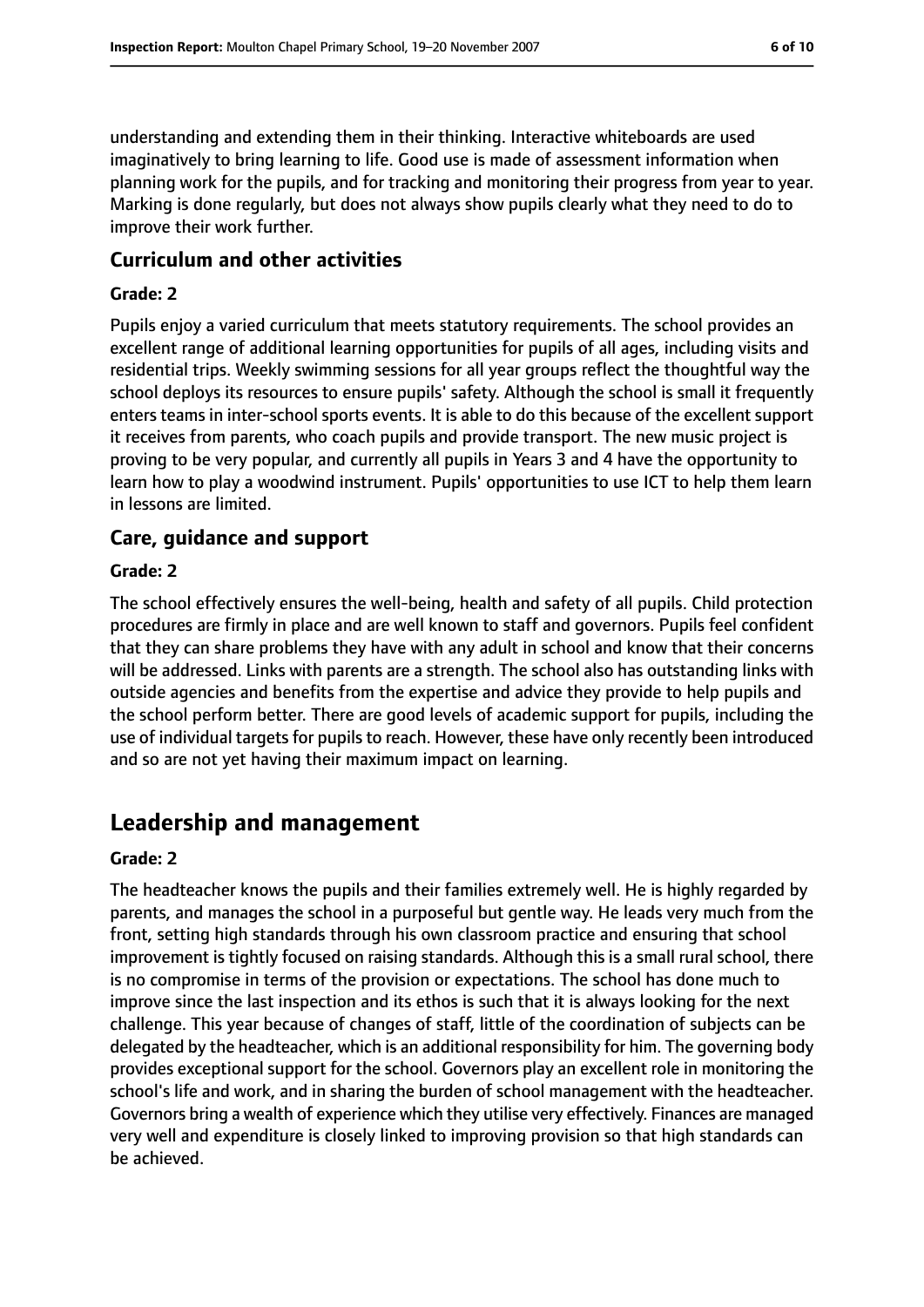**Any complaints about the inspection or the report should be made following the procedures set out in the guidance 'Complaints about school inspection', which is available from Ofsted's website: www.ofsted.gov.uk.**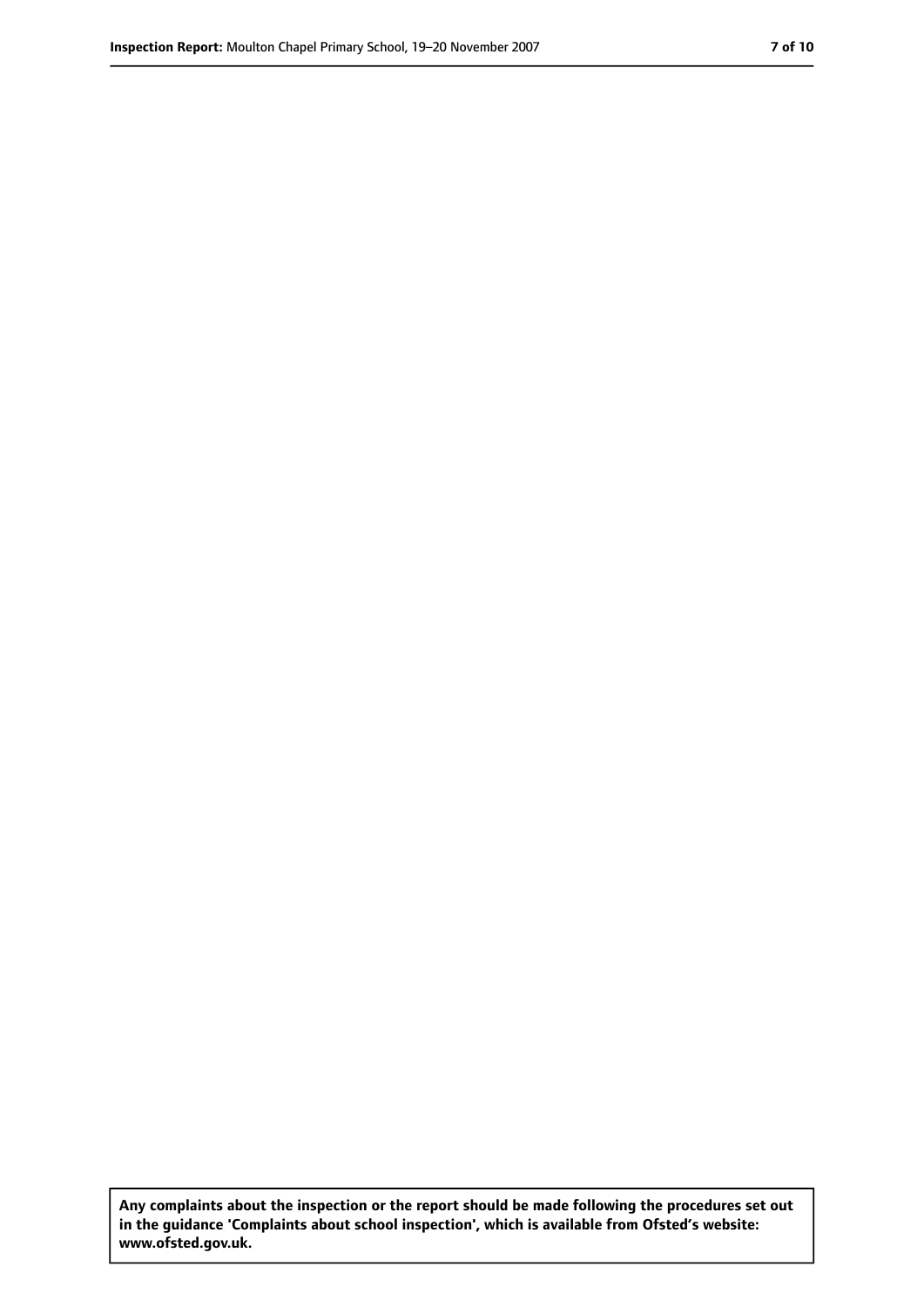# **Inspection judgements**

| $^{\backprime}$ Key to judgements: grade 1 is outstanding, grade 2 good, grade 3 satisfactory, and | <b>School</b>  |
|----------------------------------------------------------------------------------------------------|----------------|
| arade 4 inadeguate                                                                                 | <b>Overall</b> |

# **Overall effectiveness**

| How effective, efficient and inclusive is the provision of education, integrated<br>care and any extended services in meeting the needs of learners? |     |
|------------------------------------------------------------------------------------------------------------------------------------------------------|-----|
| Effective steps have been taken to promote improvement since the last<br>inspection                                                                  | Yes |
| How well does the school work in partnership with others to promote learners'<br>well-being?                                                         |     |
| The effectiveness of the Foundation Stage                                                                                                            |     |
| The capacity to make any necessary improvements                                                                                                      |     |

## **Achievement and standards**

| How well do learners achieve?                                                                               |  |
|-------------------------------------------------------------------------------------------------------------|--|
| The standards <sup>1</sup> reached by learners                                                              |  |
| How well learners make progress, taking account of any significant variations between<br>groups of learners |  |
| How well learners with learning difficulties and disabilities make progress                                 |  |

# **Personal development and well-being**

| How good is the overall personal development and well-being of the<br>learners?                                  |  |
|------------------------------------------------------------------------------------------------------------------|--|
| The extent of learners' spiritual, moral, social and cultural development                                        |  |
| The extent to which learners adopt healthy lifestyles                                                            |  |
| The extent to which learners adopt safe practices                                                                |  |
| How well learners enjoy their education                                                                          |  |
| The attendance of learners                                                                                       |  |
| The behaviour of learners                                                                                        |  |
| The extent to which learners make a positive contribution to the community                                       |  |
| How well learners develop workplace and other skills that will contribute to<br>their future economic well-being |  |

# **The quality of provision**

| How effective are teaching and learning in meeting the full range of the<br>learners' needs?          |  |
|-------------------------------------------------------------------------------------------------------|--|
| How well do the curriculum and other activities meet the range of needs<br>and interests of learners? |  |
| How well are learners cared for, guided and supported?                                                |  |

## **Annex A**

 $^1$  Grade 1 - Exceptionally and consistently high; Grade 2 - Generally above average with none significantly below average; Grade 3 - Broadly average to below average; Grade 4 - Exceptionally low.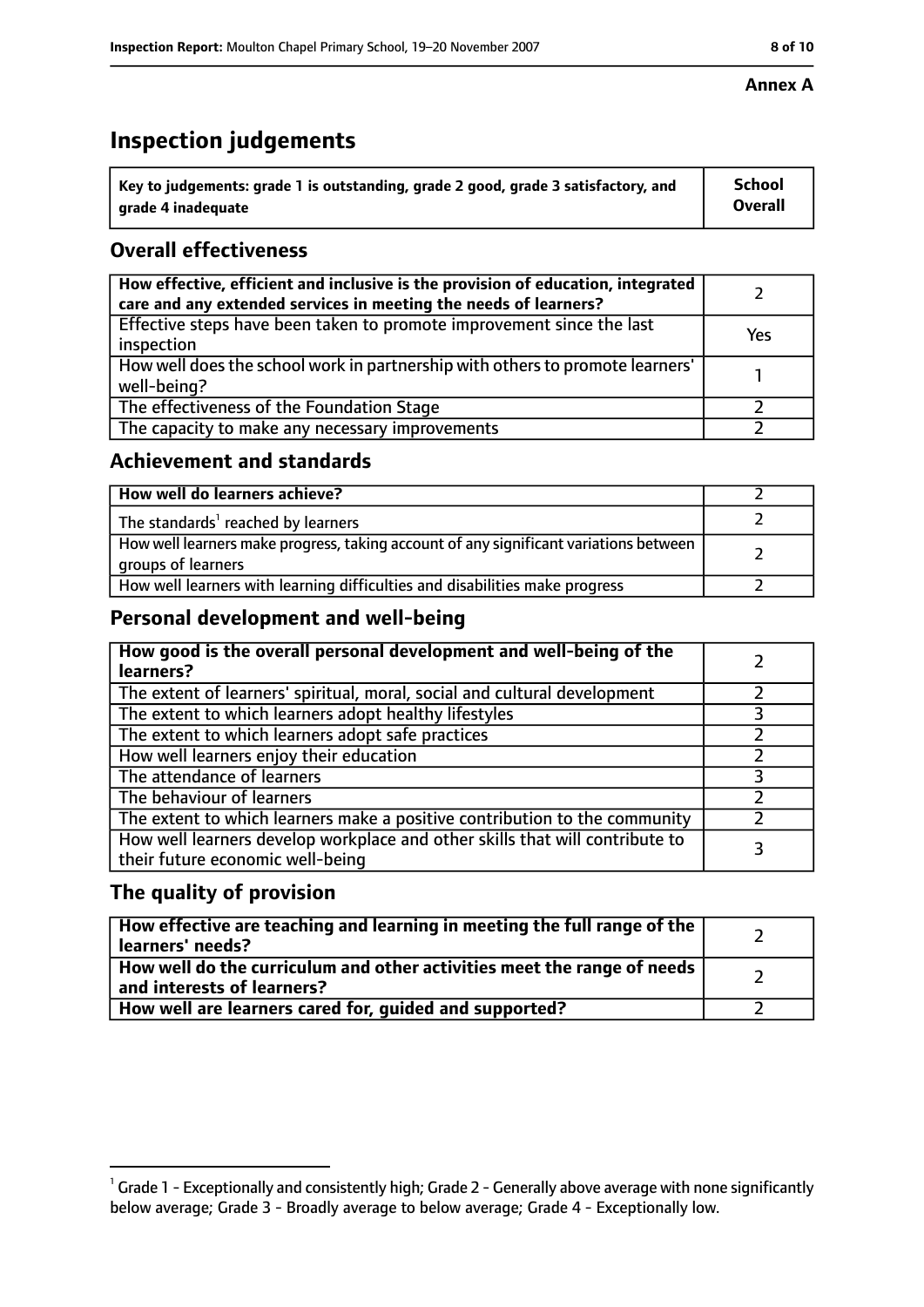# **Leadership and management**

| How effective are leadership and management in raising achievement<br>and supporting all learners?                                              |     |
|-------------------------------------------------------------------------------------------------------------------------------------------------|-----|
| How effectively leaders and managers at all levels set clear direction leading<br>to improvement and promote high quality of care and education |     |
| How effectively leaders and managers use challenging targets to raise standards                                                                 |     |
| The effectiveness of the school's self-evaluation                                                                                               |     |
| How well equality of opportunity is promoted and discrimination tackled so<br>that all learners achieve as well as they can                     |     |
| How effectively and efficiently resources, including staff, are deployed to<br>achieve value for money                                          |     |
| The extent to which governors and other supervisory boards discharge their<br>responsibilities                                                  |     |
| Do procedures for safequarding learners meet current government<br>requirements?                                                                | Yes |
| Does this school require special measures?                                                                                                      | No  |
| Does this school require a notice to improve?                                                                                                   | No  |